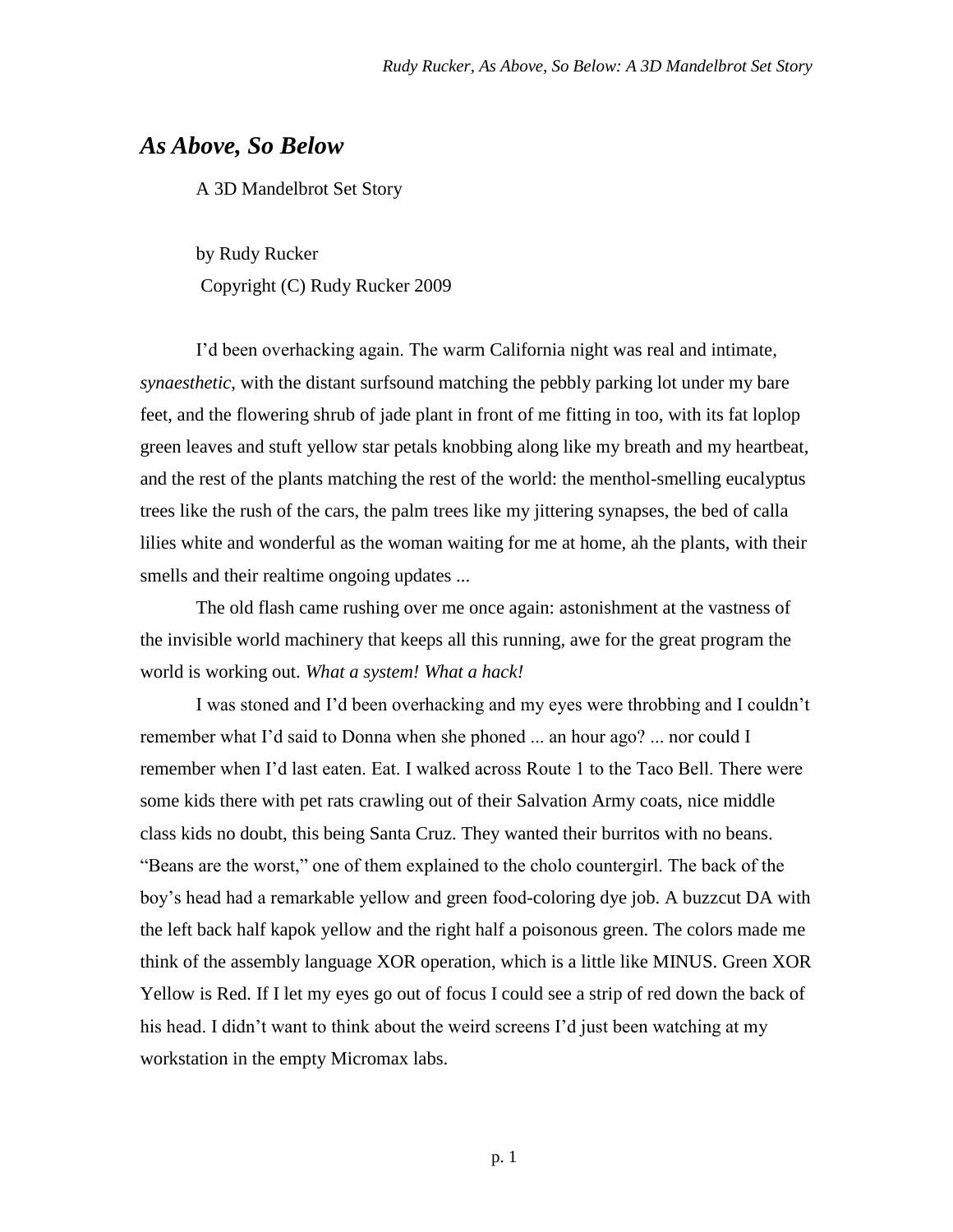The boy"s rat poked its head over the boy"s shoulder and cheesed its nose at me, *twitch twitch*, the long whiskers sweeping out envelopes of virtual surfaces. The beastie had long yellow fangs, though a festive air withal.

"You should dye the rat red," I observed. "And call him XOR. Exclusive OR."

"Beans are the worst," repeated the boy, not acknowledging. He paid for his beanless burritos and left.

"Your order sir?" My turn.

"Four tacos and a large iced-tea."

I ate the food out on the concrete patio tables. I poured on the hot sauce and it was really good. I liked being there except I didn"t like the traffic and I didn"t like the wind blowing all the paper off my table. They give you a lot a lot of paper at Taco Bell. It's really obvious that the paper costs more than the food. But except for the wind and the traffic, I was feeling good. It was so neat to be getting input for free. When you"re hacking, you're coupled to the screen, and all your input is from the machine's output which all comes from the passage of time and from what you put in the machine. You're making your own world all the time. And then you go outside and there"s all this great deep complex shit for free. The crackle of the thin taco shells, the faces of the punks, the wind on my face, and best of all --- always the best --- the plants.

Plants are really where it's at, no lie. Take an oak tree: it grows from an acorn, right? The acorn is the program and the oak tree is the output. The runtime is like 80 years. That's the best kind of computation ... where a short program runs for a long long time and makes an interesting image. Lots of things are like that --- a simple start and a long computation. In information theory we call it low complexity/high depth. *Low complexity* means short program, and *high depth* means a long runtime.

A really good example of a low complexity/high depth pattern is the Mandelbrot set. You grow it in the plane ... for each point you keep squaring and adding in the last value, and some points go out to infinity and some don"t. The ones that don"t are inside the Mandelbrot set which is a big warty ass-shape with a disk stuck onto it. There"s an antenna sticking out of the disk, and shish-kabobbed onto the antenna are tiny little Mandelbrot sets: ass, warts & disk. Each of the warts is a Mandelbrot disk, too, each with a wiggly antenna coming out, and with shish-kabobs of ass, warts & disk, with yet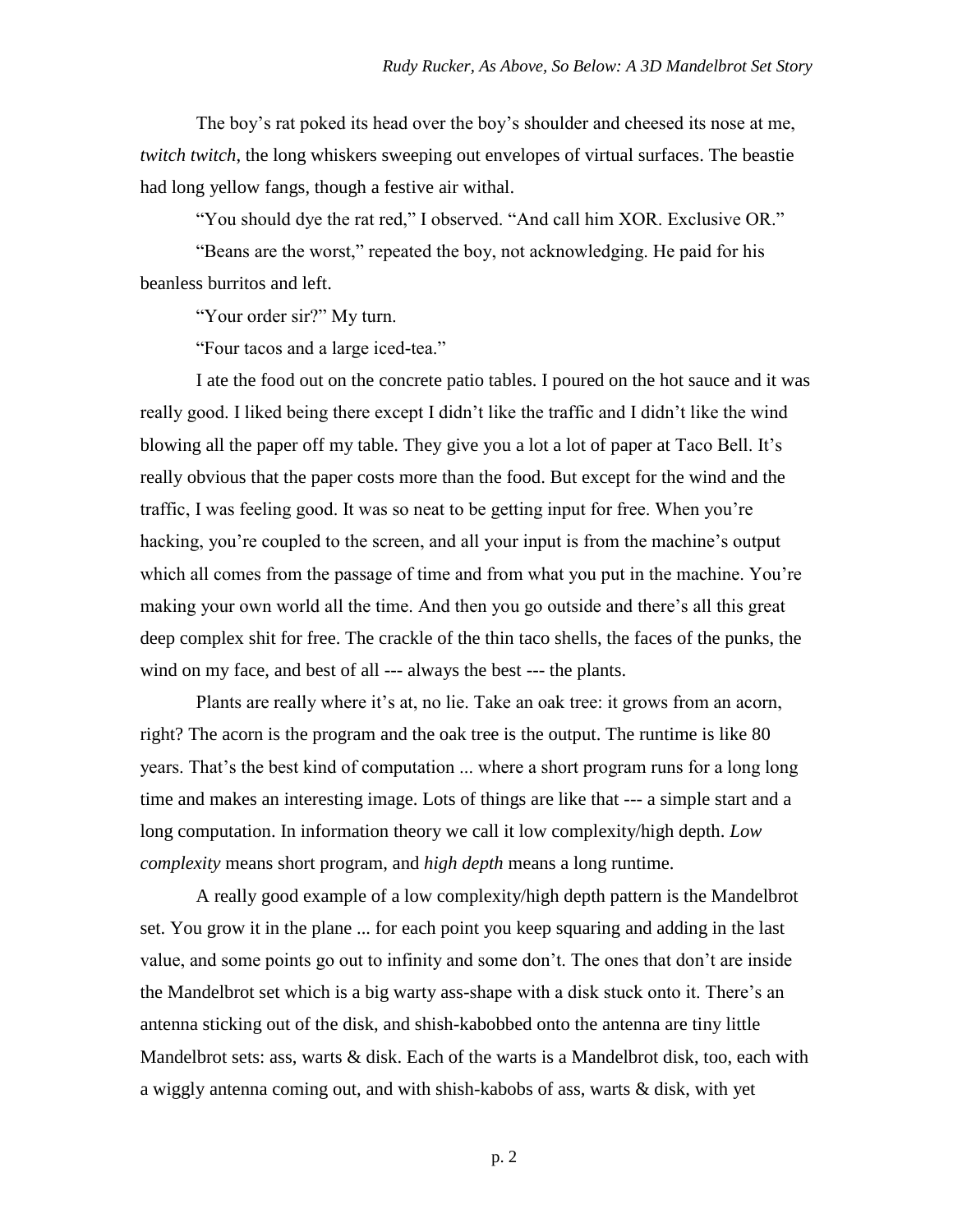smaller antennae, asses, warts, and disks, all swirled into maelstroms and lobed vortices, into paisley cactus high desert, into the Santa Cruz cliffs being eaten by the evercrashing sea.

The Mandelbrot set goes on forever, deeper and deeper down into more and more detail, except sooner or later you always get tired and go home. After I finished my tacos I walked back across Route 1 and got in my bicycle. It was a carbonfiber lowrider with fat smooth tires of catalyzed imipolex. I realized that I"d left my workstation computer on inside the Micromax building, but I just couldn"t handle going back in there to shut things off. It had been getting too weird. The last thing I thought I"d seen on my Mandelbrot set screen had been hairline cracks in the glass.

There was a liquor store just before the turnoff from Route 1 to the long road uphill to our house. My friend Jerry Rankle had stopped by Micromax to hand me a little capsule of white dust a couple of hours ago and I"d swallowed it fast and robotlike, thinking something like *this'll get you off the machine all right, Will*, because I knew I was overhacking and I wanted to stop. I"d been the last one out of Micromax every day for a week.

"Lemme know how it hits you, Will," Jerry had said in his jerky stuttery voice, always on the verge of a giggle. He was an old pal, a rundown needlefreak who"d once summed up his worldview for me in the immortal phrase: "The Universe Is Made of Jokes."

"What is it exactly?" I"d thought to ask, sitting there at my workstation, feeling the little lump of the pill in my gullet, suddenly worried, but not talking too loud just in case my yuppie boss Steven Koss was within earshot. "How fast does it come on?"

"Wait and see," said Jerry. "It"s brand new. You can name it, man. Some H. A. biohackers in Redwood City invented it last week. Could be a new scene." *H. A.* stood for *Hells Angels*. Jerry thought highly of H. A. drug suppliers.

Now, on my bicycle, two hours later, passing the liquor store, I realized Jerry"s stuff was hitting me weird, worse than MDMA, this tinker-toy crap some slushed biker chemist had biohacked together --- I was grinding my teeth like crazy and for sure it was going to be a good idea to have some booze to smooth the edges.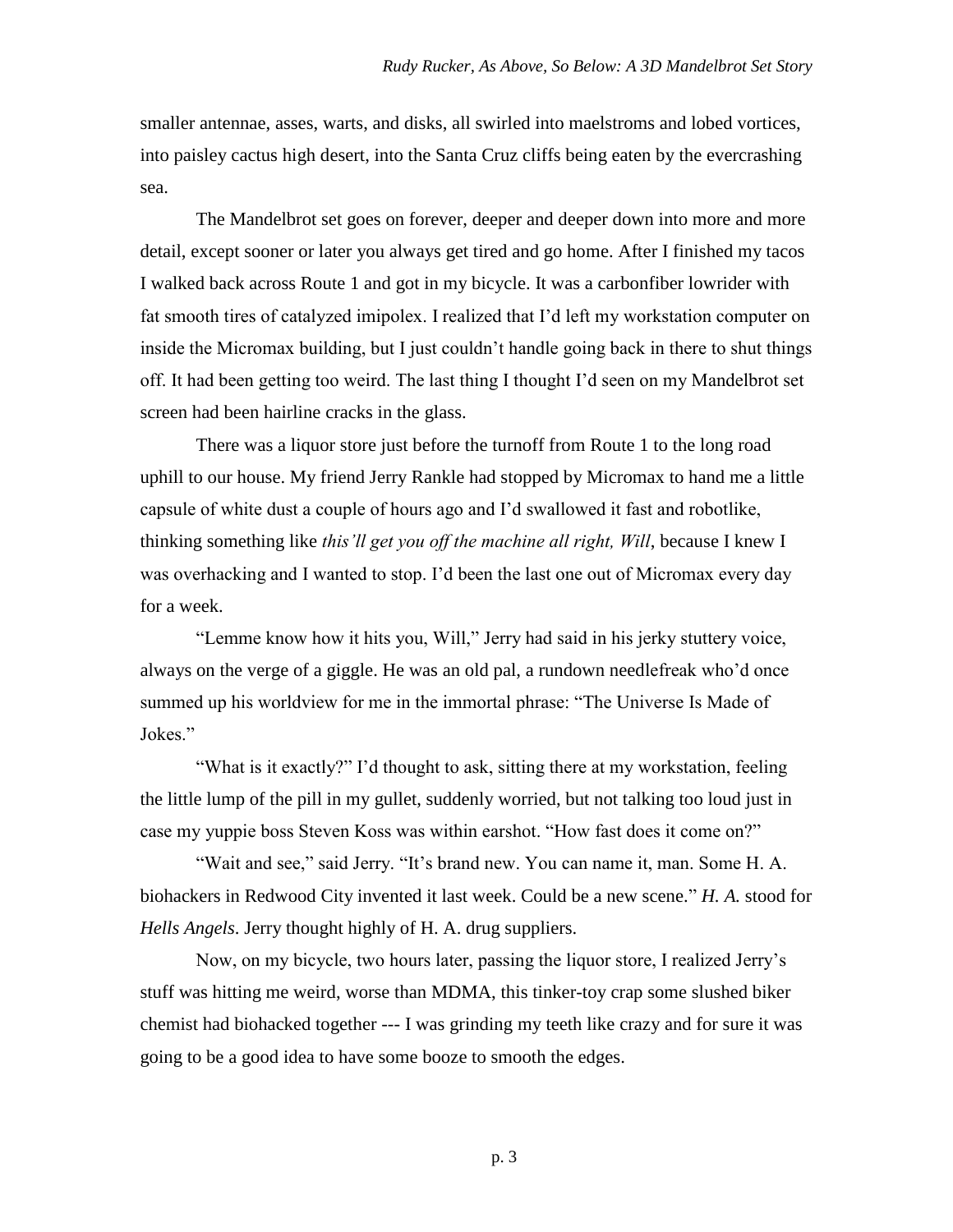Basically, I was scared of going nuts just then, with the overhacking and the pot and the speed and now Jerry"s pill on top of it. The images I"d been getting on the machine just before quitting were at wholly new levels of detail in the Mandelbrot set. These were new levels I"d accessed with brand-new hardware boards, and the almost impossible thing is that at the new levels the images were becoming more than twodimensional. Partly it was because I was breeding the Mandelbrot set with a chaotic tree pattern, but it had also seemed as if my new, enhanced Mandelbrot set was somehow taking advantage of the screen phosphor"s slight thickness to ruck itself up into faintly gnarled tissues that wanted (I could tell) to slide off the screen, across the desk, and onto my face just like the speedy octopus stage of the creature in that old flick *Alien*, the stage where the creature grabs onto some guy's face and forces a sick egg down his esophagus.

## Wo!

So I"d left the office, I"d had my tacos and tea, and now calmly calmly I was taking the precautionary measure of picking up a cylindrical pint bottle of Gusano Rojo, a Mexican-bottled distillation of mescal cactus, with an authentic cactus worm (*gusano rojo* means *red worm*) on the bottom. I paid the Korean behind the counter, I got back on my bike, I took a few hits of Gusano Rojo, I tucked the bottle in my knapsack, and I started the rest of the way uphill, trying to stave off the pill by ignoring it, even though I couldn"t stop the grinding of my teeth.

I held it all together until the last slope up to our house. The fatigue and the fear and the drugs started to clash really badly, and then the new drug kicked in top-volume, fusing shut the sanity brainswitch I"d desperately been holding open. It was nasty.

I lost control of my bicycle and weaved into the ditch. The bike"s cage protected me, more or less, not that I noticed. The bumps and jolts were like jerky camera motion on a screen. When the picture stopped moving the camera was pointing up into the sky.

I lay there quietly grinding my teeth, like a barnacle sifting seawater, unwilling to move and to stir up more sensations to analyze. The patch of sky I could see included the moon, which was nearly full. Her pale gold face churned with images, though her outline held steady. Dear moon, dear real world.

My calm lasted a few minutes, and then I began to worry. My leg was throbbing, was I badly cut? A car would stop soon; I would be institutionalized or killed; I was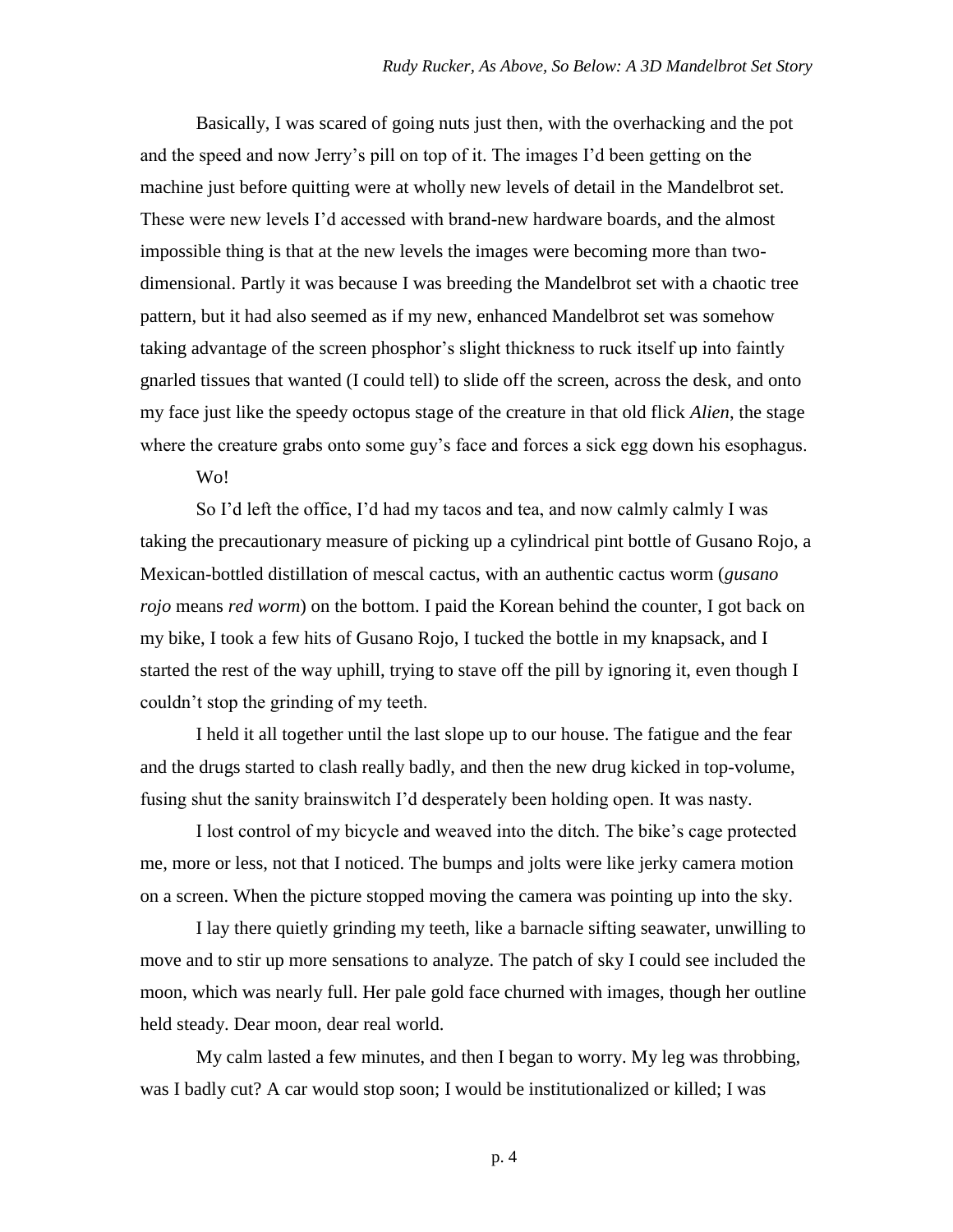really and truly going crazy for good; this would never stop; the whole cozy womany world I leaned on was a rapidly tattering computer pattern on the nonscreen of the angry Void; and *actually* I was bleeding to death and too wrecked to do anything about it?!?!?

Wo. I sat up. The bike's front wheel was broken. I dragged my machine up the road"s low sand embankment and shoved it into the manzanita chaparral. There was a tussocky meadowlet of soft grass and yellow-blossomed wood-sorrel a few meters further in. All the plants smiled at me and said, "Hello." I lolled down and took a hit off my pint. Donna would be worried, but I couldn"t hack going home just yet. I needed to lay out here in the moonlight a minute and enjoy my medication. I was pretty together after all; the clashing was all over and the drugs had like balanced each other out. Though I was in orbit, I was by no means out to lunch. My skin felt prickly, like just before a thunderstorm.

And that's when the creature came for me --- all the way from the place where zero and infinity are the same.

The first unusual thing I noticed was a lot of colored fireflies darting around, all red, yellow and green. I could tell they weren"t hallucinations because they kept bumping into me. And then all at once there was this giant light moving up the hillside towards me. The light was so big and so bright that the manzanita bushes cast shadows. At first I was scared it was a police helicopter, and I scooted closer to the bushes to hide. The light kept getting brighter, so bright that I thought it was a nuclear explosion. I didn"t want to be blinded, so I closed my eyes.

And then nothing was happening, except there was a kind of hissing sound, really rich and complicated hissing, like a thousand soft radios playing at once. I opened my eyes back up and the light was overhead. It was hovering right over me, hissing and sputtering in a whispery way. I decided it was a UFO.

I knew the aliens could do whatever they wanted, and I knew they saw me, so I just lay there staring up at the ship. It was maybe fifty feet overhead and maybe fifty feet long. Or maybe a hundred and a hundred ... it was kind of hard to tell. There were zillions of those fireflies now; and the ones high off the ground and closer to the ship seemed larger. There were thin tendrils connecting the fireflies to the ship so that the whole thing was like a jellyfish with bumpy tentacles hanging down, though by the time they got to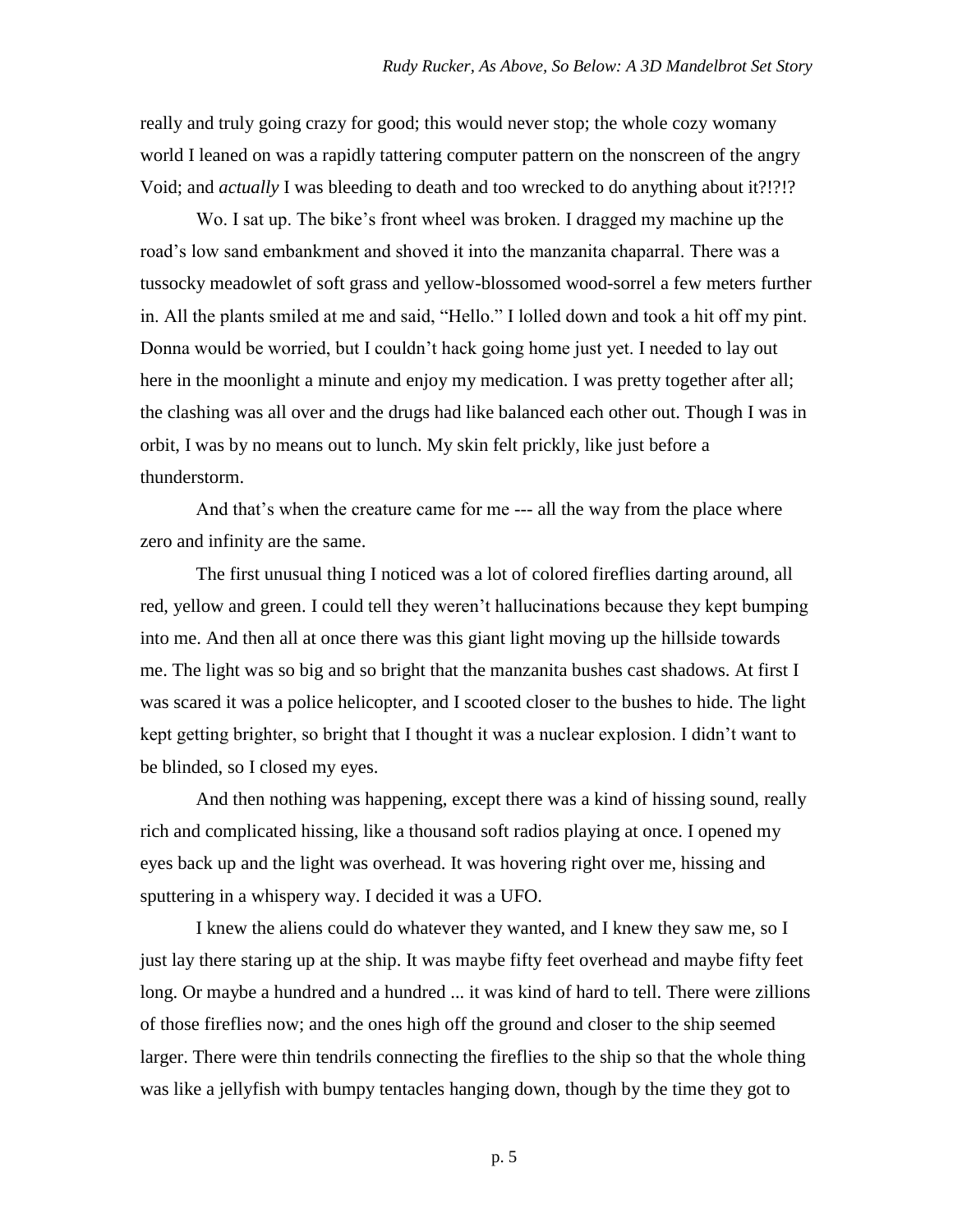the ground the tendrils were too small to see, so that it looked like the "fireflies" weren"t connected. I reached out and caught a couple of them ... they were tingly and hard to hold on to. My skin was prickling like mad.

I yelled "Hello!" up at the UFO just so it would know I was an intelligent being. And then I was thinking maybe it had come especially to see me, so I yelled, "Welcome! My name is Will Coyote! I'm a hacker!" For the time being the mothership just stayed up there, hissing and with all its tendrils wafting this way and that like beautiful strings of Tivoli lights flashing red, yellow and green.

The ship itself was shaped in three main parts. There was a great big back section with a dimple in it, and then there was a smaller spherical section attached opposite the dimple, and sticking out of the front of the sphere section was a long spike kind of thing. It was just like --- oh my God! --- *just like a giant three-dimensional Mandelbrot set*! Though also like a beetle in a way, and like a jellyfish.

The UFO came lower and then some of the thicker tendrils were brushing against me. They felt shuddery, like the metal on a shorted out toaster. I figured the prickly feeling I'd been getting was from invisible fine tendrils that I couldn't see. Could it be possible the thing was going to eat me like a Portuguese man-of-war that's got hold of a small fish? I screamed out, "Don't hurt me, I'm an intelligent being like you!" and the thing hissed louder, and then suddenly the hissing Fourier-transformed itself into a human voice. A woman"s voice.

"Don"t worry, William, I am very grateful to you. I wish to take you for a ride."

I tried to stand up then, but I was too fucking zoned. So I just smiled and stretched by arms up to the big UFO ass. UFO? This *had* to be a hallucination. Slowly, slowly, it came lower.

The tendrils were thick as vines, and the fireflies on the tendrils were as big as grapefruits and baseballs. Since this whole ship was a fractal, each of the firefly globs was a three-sectioned thing like the main body: each of them was a dimpled round ass part with a little antennaed head-sphere stuck onto it. This was absolutely the best graphic ever. I was really happy.

I took one of the baby Mandelbrot sets in my hands and peered at it. It was warm and jittery as a pet mouse. Even though the little globster was vague at the edges, it was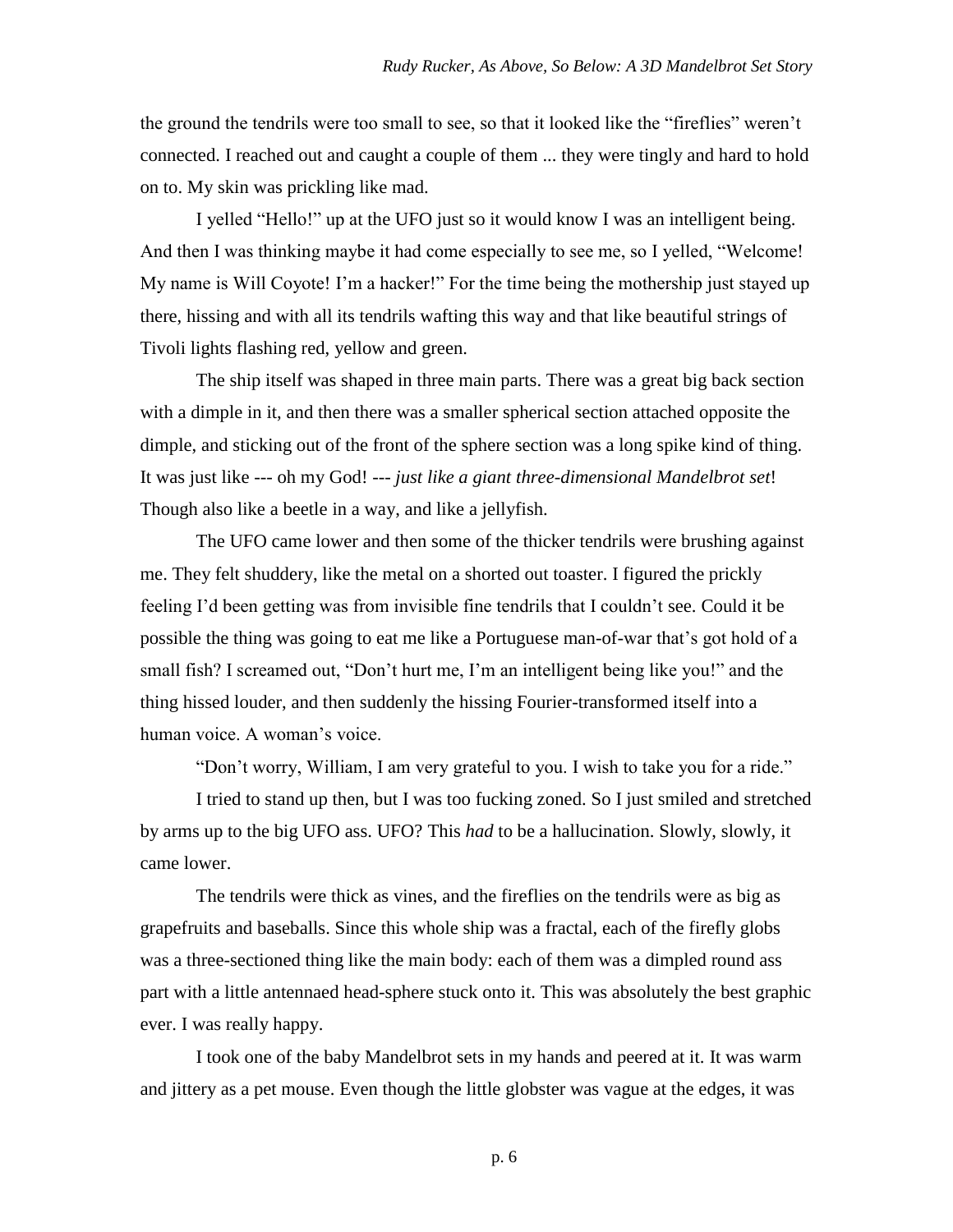solid in the middle. Better than a graphic. I cradled it and touched it to my face. As the big mamma came lower I kept calm by wondering if she was real.

I stayed cool right up to when the giant ass landed on me and began pressing me down against the ground --- pressing so hard that I could barely breathe. Was I like *dying* or some shit? Had I passed out, gotten apnea, and forgotten to breathe? I blinked and looked again, but the ass was still there; and right up against my face was the incredibly detailed female hide of a gigantic three dimensional Mandelbrot set, man, like all covered with warts on warts and cracks in cracks and bristles'n'bristles evverywhaaar, oh sisters and brothers, and the whole thing rippling with every color of the rainbow and loaded with such a strong electric charge that my nose prickled and I had to sneeze.

The sneeze changed something. Everything got black. Now I was really dead, right?

"Welcome aboard, William," came the deep, thrilling voice of the mandelsphere's dark innards. "My name is Ma."

It was not wholly dark, no indeed --- there were objects, but objects of such a refined and subtle nature that, likely as not, I would normally have walked right through them, except that here I had nothing else to walk into or through, so they became real to me.

It was not really dark, and it was not really small inside Ma. The space within was the mirror of the space without. While the outside of the Mandelbrot set"s hide was crowded and entangled, the hide"s inside was endlessly spacious. There being nowhere in particular to go, I sat myself down in a faintly glowing blue armchair and spoke.

"Where are you from?"

"I am everywhere; beyond all space, and within the tiniest motes. I am any size that wants me. You called me here."

"It"s good to see all that programming finally pay off." I was giddy with excitement. "Can I get a drink?"

Faint shapes wafted around me, and then a long luminous beaker of yellow was in my hand. I sucked greedily at the pure energy fluid. This was the kind of rest I deserved after all that mindbreaking hacking: always shifting bits left and right to make bytes, masking the bytes together into register-sized words, generating lookup tables, finding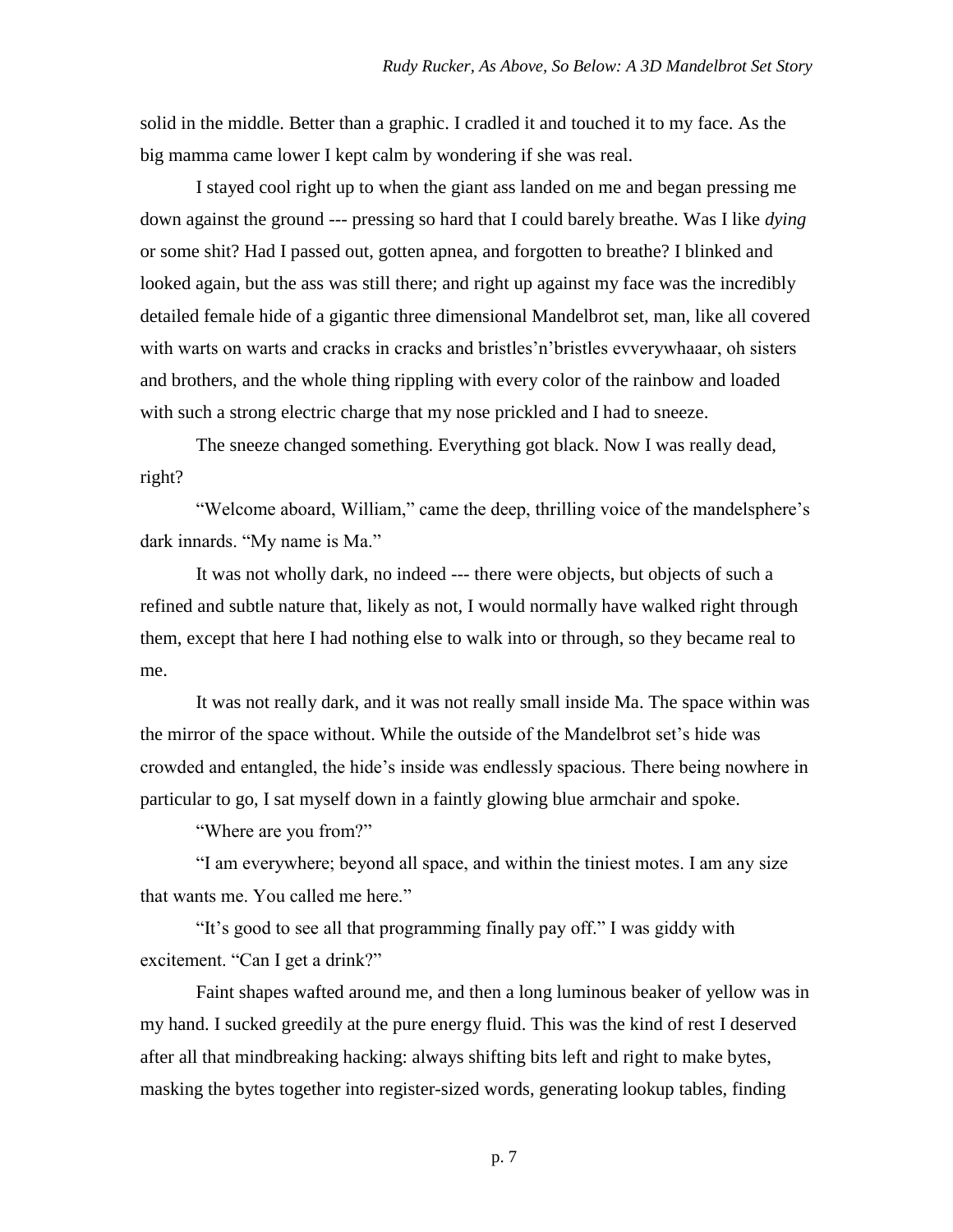room for the tables in RAM, feeding the output into the color display ports ... I drank and drank, and my glass was always full.

One pale shape after another came to me, flowed over me, and gave way to the next one. Each was reading me like a book, accessing me like a hypertext, learning the nature of my familiar world. It seemed that each could sense me in a slightly different way. While they read me, I thought questions and they thought answers back.

The shapes were like different body parts --- each an aspect of the single higherdimensional entity called Ma.

According to Ma, the smallest and largest sizes were one and the same. That was her native habitat.

Ma needed my presence to easily stay at this size-scale; for her it was more natural to exist as a quark or a universe. I was like a snag in a rushing river for her to hold onto.

Despite that, said Ma, there was only one thing at all, and that one thing was Ma. "Am I you?"

"You are a pattern in the potentially infinite computation that is the universe; and I am the actually infinite end of said computation. I am all space and all time. The world you live in is happening; my essence is what comes before and after your mundane time."

"How long is the program that starts it all?"

"Two bits. One Zero."

"What about all the details?"

"You"d call it "screen wrap." Patterns grow out and around and come back over themselves and make fringes. It adds up over the billions of years, especially when you remember that each point in space is updating the computation each instant. Each of those points is me; I"m the rule that runs it all; and looked at the other way, I"m all the past and all the future."

"I can totally dig it, Ma. The universe has a simple code and a long rich parallel computation. There are infinitely many size scales so in fact each orange or atom has everything inside it. Right on. What about uncertainty and Planck's constant, though. Is that a hassle for you, Ma?"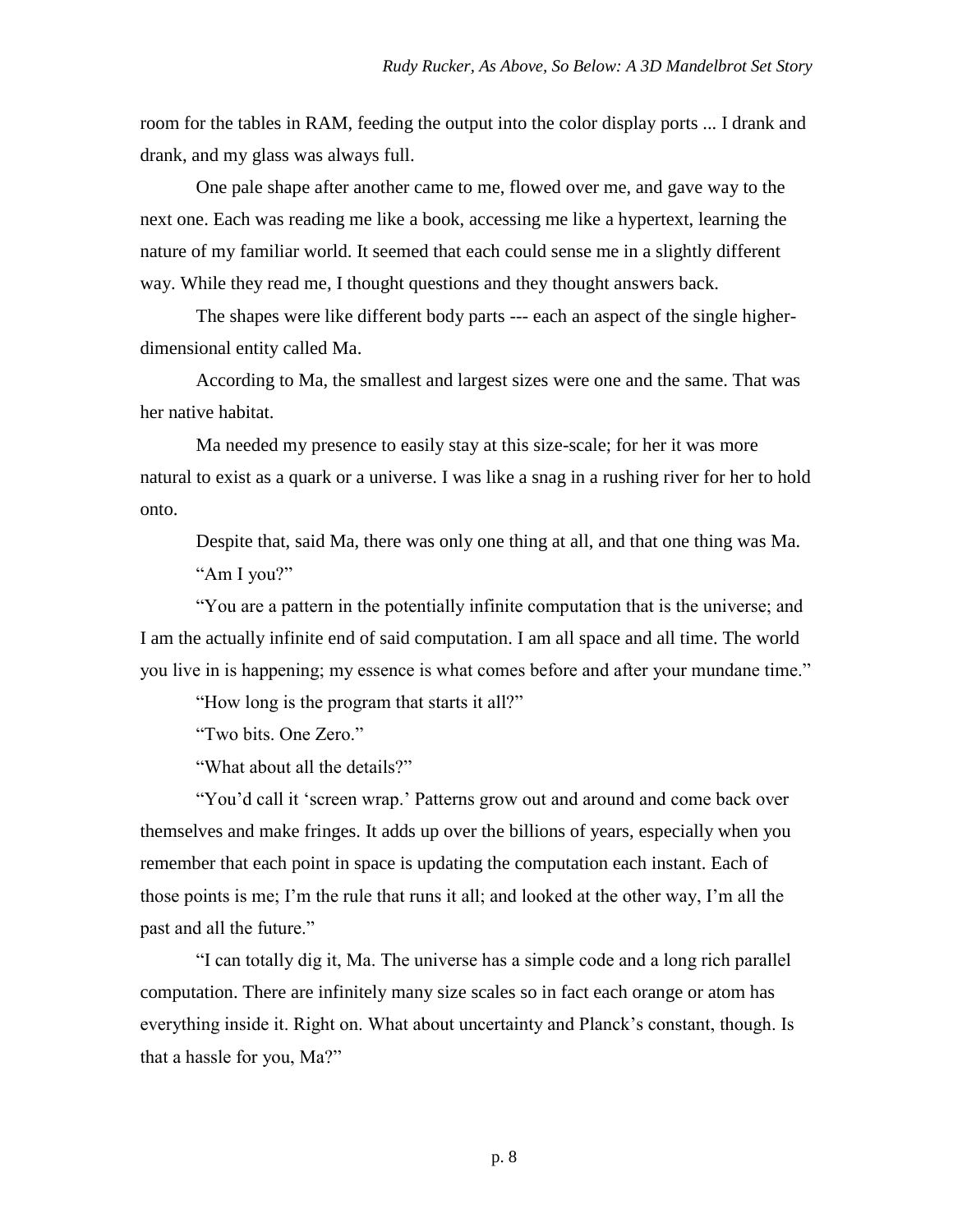She got into a complex answer involving infinite-dimensional Hilbert space -- the human modes of thinking were new to her so we had some back and forth about it -- and the conversation drifted on. Talking mathematical metaphysics, lolling on my ethereal couch, sipping my invigorating energy drink, and with the eager phantom Ma figures mounting me like harem girls, I swore I"d never been so happy. But then, all at once, the joy ended.

"Two more people are here," said Ma's sweet voice. "One of them is --- Ow!" There was a sputtering and a lashing. "They've torn off a piece of me," she screamed. "And now ... oh no --- "

There was a brainsplitting cry of pure agony, a pop, and then I thudded to the hard ground.

"Will! Hey, Will!" It was my wife, Donna, and my boss, Stephen Koss. They were proud of themselves for "saving" me.

"Yeah," gloated Koss, stupid yuppie that he was. "I shot it with my Tazer." He held up a stubby box with two wires trailing out of it. "Was some kind of anomalous electromagnetic field, I guess, and my jolt disrupted it. You feeling okay, big guy?"

"Why did you shoot it?" I asked, sitting up. "It was so beautiful!"

"It was going for your wife!" he snapped. I noticed that he had his arm across her shoulders.

Donna"s face was a white patch inside her long, hanging-down dark hair. "Are you all right, Will? What happened was I pulled off one of the baby globbies, and it started screaming and flashing checkerboard sparks." She held something cradled against her breasts. It glowed.

"You got a baby Ma?" I cried, getting to my feet.

Donna cracked her fingers so Koss and I could peek in and see a flowing, colored, tiny Ma. Donna held it tight as a baby. Its little tail or spike stuck out below her hands. The tail was knobbed with tinier Mas.

"I broke it off the big one, and the big one got mad," smiled Donna. "Do you think we could keep this one for a pet?"

"Pet, hell," said Koss. "We can sell them."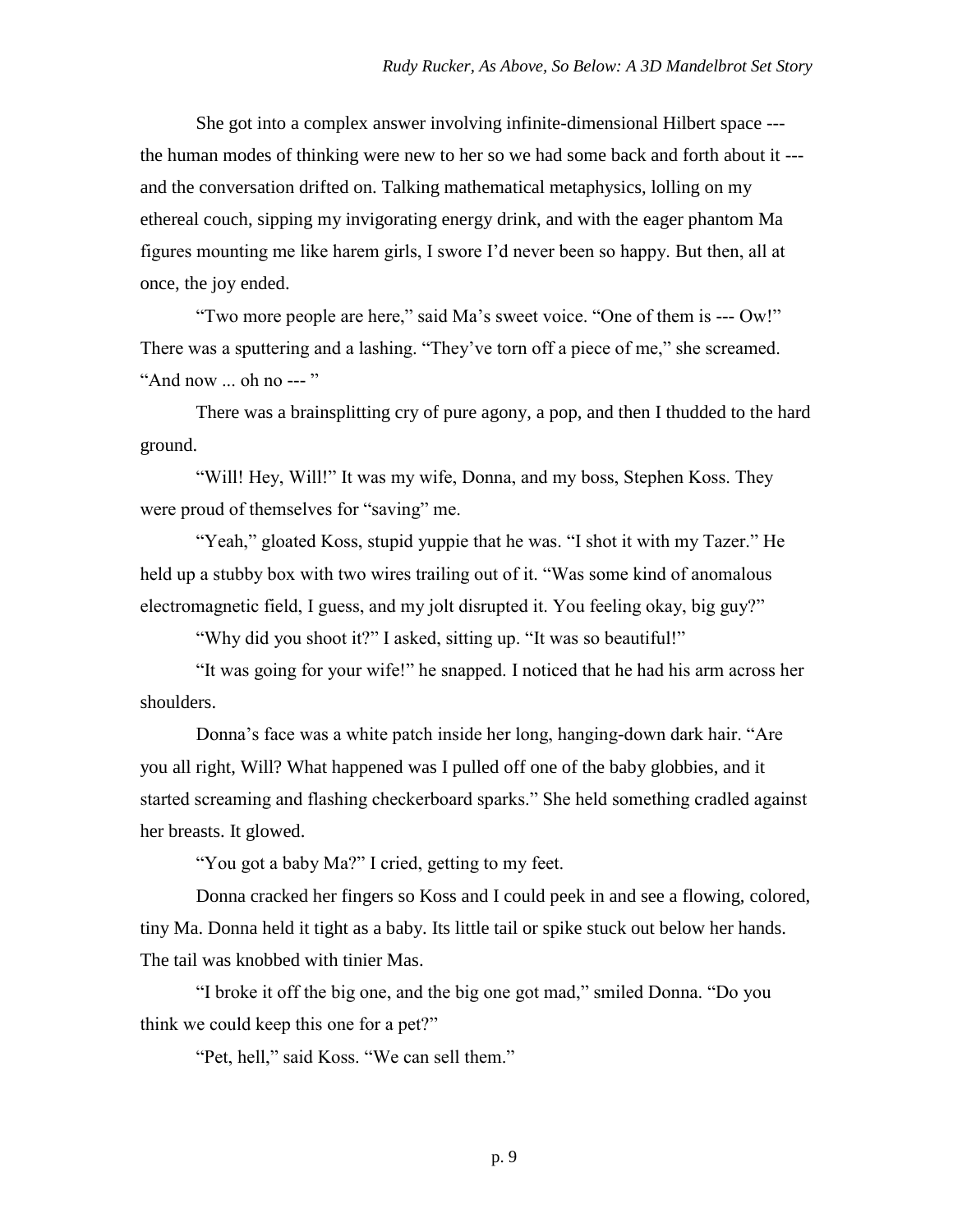The magic energy drink Ma"d given me had gotten my head back together pretty good. The three of us went on up to our house on top of the hill, Donna and I in our dingy Honda, Koss following behind in his Jaguar with my wrecked bike.

"I was really worried when you didn"t come home," said Donna. She was driving and I was holding the baby Ma. Ma felt good to my hands.

"I called Micromax and nobody was there except that thing, that AI answering machine," continued Donna. She didn"t sound particularly friendly. "So I decided to drive downtown and look for you. I just knew you"d be drunk and stoned again. God, I"m sick of you, Will. You never notice me anymore."

"Don"t start nagging me, Donna."

"Oh, right. That"s what you always say: *Don't talk, Donna, be quiet*. Well, I"ve had it, Will, with your computer and your drugs. When was the last time you bothered to touch me? I need love, Will, I need someone who"ll listen to me!"

What she said was true, but why did she have to start in on it now? "I hear you, Donna, loud and clear. Can you tell me more about how you found me?"

She sighed and shook her head and grudgingly told me the rest. "Halfway down the hill I saw this huge bright light UFO sitting on the ground. I got out and looked at it, and after awhile I picked a bud off it. It got all upset. That's all."

"How does Koss fit in?" I demanded. "Who told him to show up with his asshole electric gun?"

"Steven thought I was in danger," said Donna. "He cares about me. Not like you, Will, so stoned and hacked you don't know the first thing about me anymore. Steven showed up in his Jaguar right before I picked the bud. He said the stupid AI thing at Micromax called him to tell him a window was broken. And when he went there he found your terminal's glass all broken out, too. He thinks the UFO thing came from your computer, Will."

"Her name is Ma, Donna. She"s an infinite fractal from Hilbert space. This little one is all of her. Each of her bumps is all of her. She"s every particle, and she"s the whole world." I held Ma up to my face and kissed her warty tingly hide. Each time I kissed her she grew a little. Donna sighed heavily.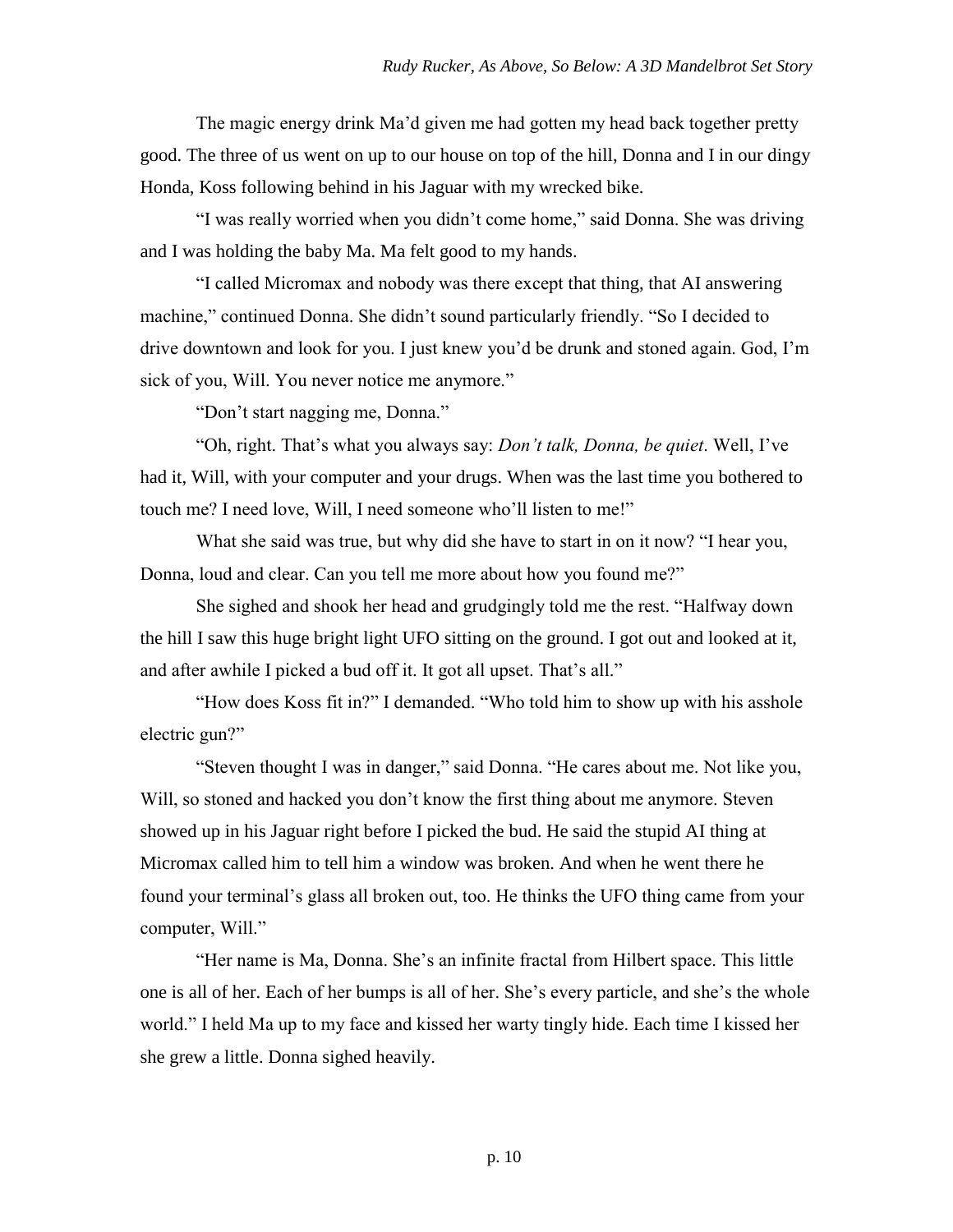Back at the house, I couldn"t get Koss to leave. He was all fired up with excitement from having killed something. Jock, caveman, yuppie --- all the same. He preened himself in front of the disgustingly attentive Donna, laying down his moronic rap about what he thought had happened.

"I was in the exercise room working out with my exercise machine --- hey, I need it every day, guys --- and then the emergency phone"s all ringing from our AI about a broken window. I get in my Jag, cruise down there, and find Will"s fifteen thousand dollar Mitsubishi VGA with the front screen blown away. I"m wondering if one of Will"s dusted-out friends've blown him away or what. I decide not to call the pig in, I board up the broken window --- then outside I"m all *what's that light on the hillside?* I wind the Jag on up here and it's some kind of atmospheric plasma display? Donna's standing under it looking real fine --- and she"s got the idea to tear off a little bud from it and all at once it's violent."

By this point Koss was pacing and pounding his hand with his fit tan fist, reliving the big play. "At the speeds I travel, you can"t waste time saying why. You just react. I snapped my Jaguar's utility boot open and got out the heavy-duty stungun I keep in there in case of trouble. Sucker"s got a gunpowder charge that shoots two metal fishhook electrodes twenty yards. Those "trodes pack 150 volts! I aimed steady and I nailed that big mother right in its butt. *FFFFFTT*!"

"Big deal," I said. "Donna already told me."

"Let"s tear another glob off that little one," said Koss.

"You better not," said Donna. "It"ll get violent!"

"This little one can"t hurt us," chortled Koss, snatching it out of my hands and tearing off a bud.

Little Ma screamed, but only I could hear her. She got an ugly cyan/white/magenta for a few minutes, and her broken tendril shot out black and white sparks, but a minute later she was a calm red/yellow/green and the sparking spot had healed over.

"Check it out, Donna!" exulted Koss. "We got work to do!" He pulled off another bud and another. "Like artichokes!"

"How exciting," squealed Donna.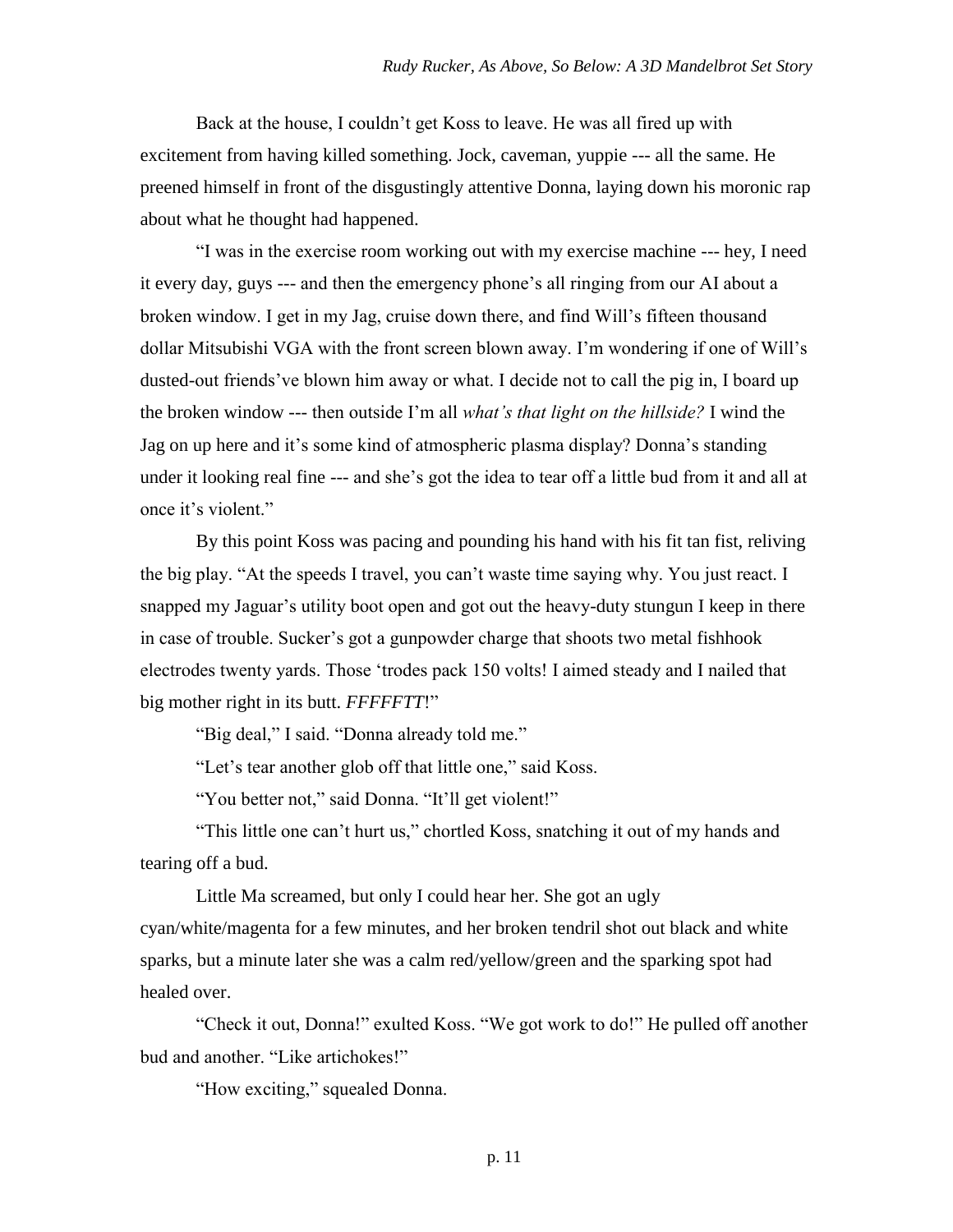I just wanted to be alone with a Ma and grow it big enough to get inside again, but Koss got on my case about how I should write up a sample ad for the new company we were going to start. I told him to get fucked. Donna frowned at me and wrote an ad that was so bogus that I rewrote it. The finished version went like this:

## WONDERGLOBS

The living Wonderglob is an object of unparalleled beauty. Like God or the Universe itself, the Wonderglob feeds on YOUR attention -- the more you look at it, the larger it grows.

Perhaps the most satisfying aspect of owning a Wonderglob is that you can HARVEST BUDS from it and, under our franchising agreement, SELL these buds to your friends! The initial investment pays for itself in a matter of weeks!

The Wonderglob dislikes electricity and is easily kept captive in our patented Wondertanks, whose metal-plated glass sides carry a small electric charge. The Wonderglob may be removed for play and meditation, but be sure to replace it in the Wondertank, particularly after harvesting.

We didn't happen to have any "patented Wondertanks" handy, but Donna had the idea of hooking a wire to the tightly woven steel mesh of our old djinkotl cage and keeping the buds in there. The Mas hated it, man, they were shrinking steadily. Meanwhile Koss was giving Donna lines of coke and jabbering about money. I couldn"t tell if things were as bad as they seemed, or worse. I chilled and crashed.

I snapped awake at 4:00 A. M. the way I sometimes do. Like if I go to bed wrecked, the survival reflex wakes me as soon as the limbic systems reboot. I wake up to assess the damages. Am I in bed? Who did I phone? What did I break?

Donna wasn't in bed with me. I got up and went in the living room. There was Koss putting it to her right there on our rug, her legs wrapped around his dumb cheeks.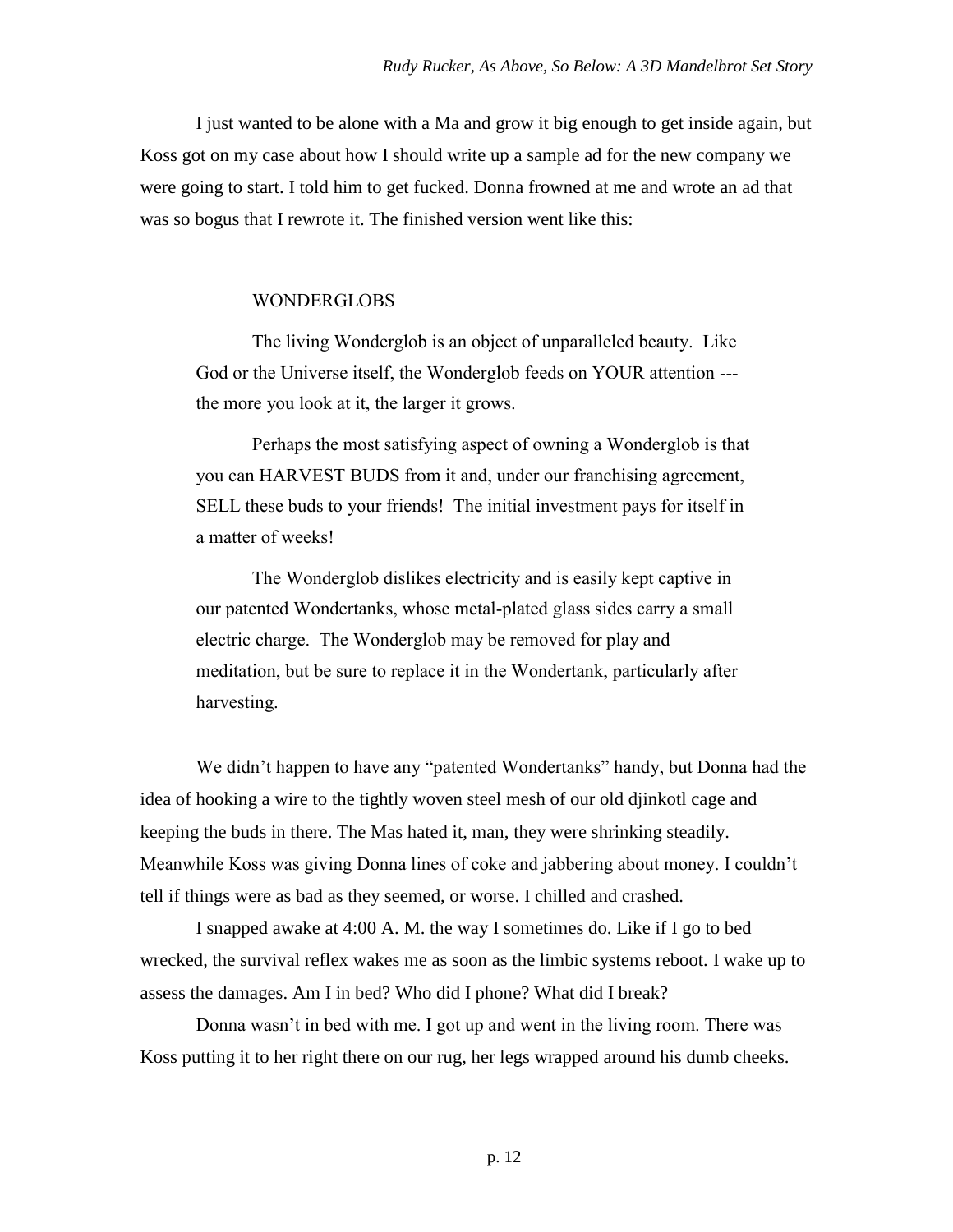My Mas are dying specks in a shitty lizard"s cage and Koss here is putting it to my wife? While torturing my dreams for *gain*?

I picked up the djinkotl cage and headed outside. Koss and Donna barely noticed.

It so happens I know my woods like the back of my own prick. I went around the hill to a green boulder redwood gully, a special spot all ferned and purling, with small white flowers and soggy mosses and rivulets underfoot, and overhead clear sky and stars past the tall trees. I took the Ma buds out of djinkotl cage --- sixteen of them in all --- and held them in my hands and mooshed down into soft trickly moss where living water could well in through my finger cracks and feed the ripped off and the newborn buds.

They drank the water avidly; they grew closer to my size. I could hear her/their happy thoughts. Ma'd never tasted water at this size scale before. The newly harvested buds stopped at the size of oranges, while Donna"s maimed original puffed up to womansize and continued to grow. Big Ma.

The spots where Koss had torn buds off were flat scars covered with a fine fractal down of new growth. Each of the new baby buds bore a single birth-scar, a kind of navel hidden in the cheeks of her swelling behind. Ma's girls.

Sixteen is hex-ten. The girls lifted off and darted about. When they got farther away from me, they either got a lot smaller or a lot bigger. Some of them went high into the redwoods and on up into the sky, growing as they flew. There were quick blinks of brightness across the sky as one by one they maxxed out to cosmic scale. Others bumped down the gully towards the sea, dwindling to tiny bright specks in the water. A few hung around watching me and the main Ma.

And then the main Ma was big enough for me to get in her, so I did; I did it by hugging her against me until her shape slipped over me and I was back inside the endlessly vast interior of a fractal solid weird screen come true.

I wandered about in there at will. There were trees, there were boulders, but when you tripped over something it didn"t hurt. I went up a nubby slope and found an ethereal armchair, same one as before, except now it was purple and it had wood trim along the arms. There was a glass of energy-drink on the floor by the chair, and laying there on the left arm's wood trim was a monster jay with a book of matches. I fired up for sure.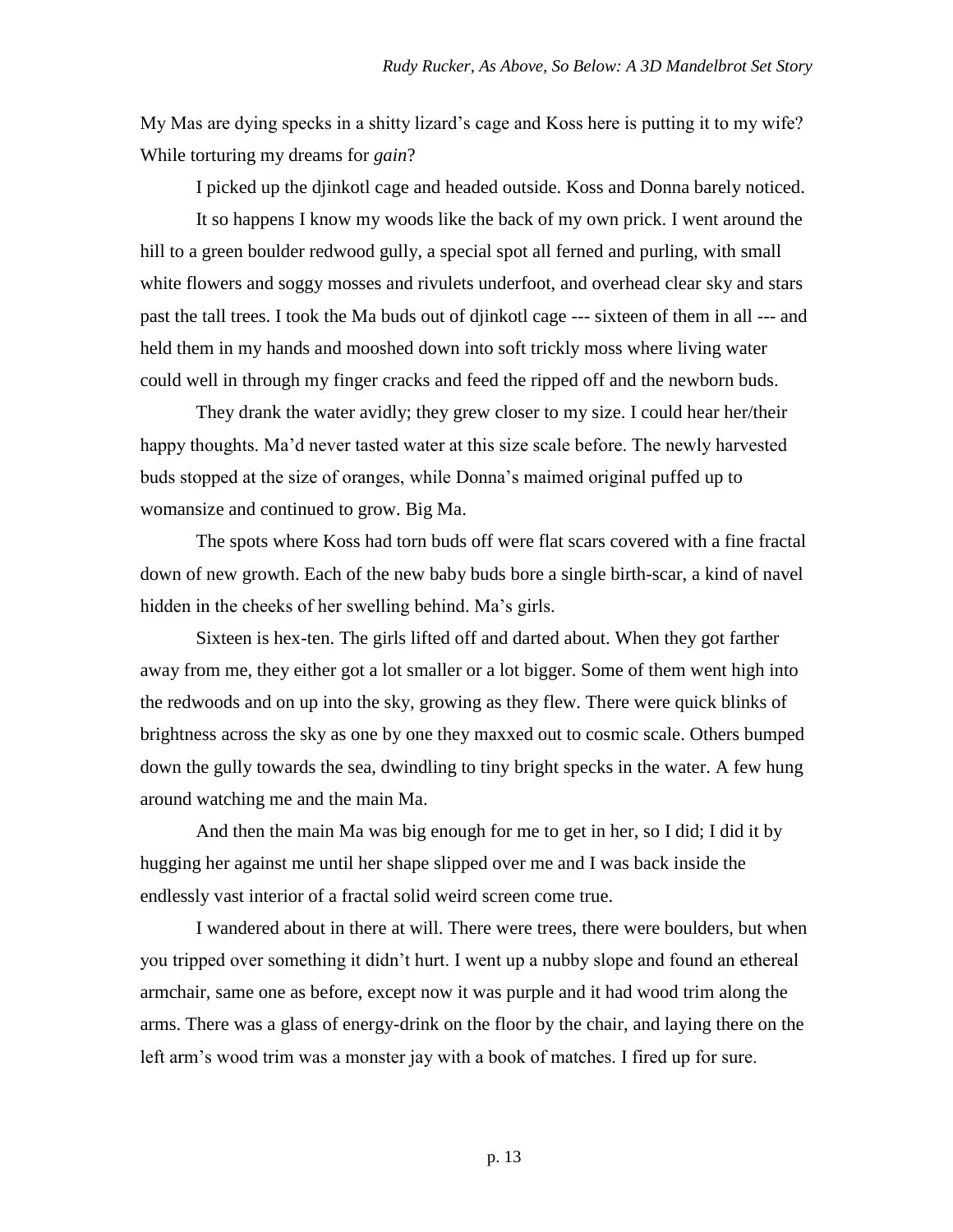Breathing the smoke out, watching the tendrils, with a pink womany Ma shape on my lap, I forgot everything I ever knew.

And it was calm, and it was wonderful, until of course some new Nazi asshole was on our case.

"A loud machine," said Ma. "Coming closer."

If I peered closely at a little speck in the air near me, I could see out to the world outside. It was all there, right in that little speck, the hill, and the ocean, and Santa Cruz. Racketting towards Ma and me was an Army helicopter with searchlights and with guns. From the speck's shifty viewpoint, I could even see the soldiers in the chopper, all peering down at our glow. They were getting ready to shoot us.

"Can we hide somewhere?" I asked Ma.

"Yes, William. I can shrink and I can jump in and out of Earth's space."

"Won"t that hurt me?"

"Inside me you"re already out of Earth"s space. And as far as shrinking goes -- infinity divided by ten is still infinity. My inside is always the same."

"Then let's go and get ... inside the can of Geisha Girl crabmeat in my kitchen cupboard."

"It's  $\cdot$  done."

I took my attention off the little worldview speck --- which now showed strands of crabmeat, a can, and outside the can our kitchen. Cops in the house, talking to Koss and Donna.

That all happened yesterday, or maybe it's been two days. The longer I'm in here, the better I can see. At my request, Ma"s got soft-edged computer graphics rippling over the endlessly unfolding surfaces around me --- Escher images, Gosper hacks, Conway games --- whatever I feel like seeing. It"s like programming without ever having to touch a key. And with the energy drinks I'm never hungry. It's perfect in here.

I just hope no one gets hungry for canned crab.